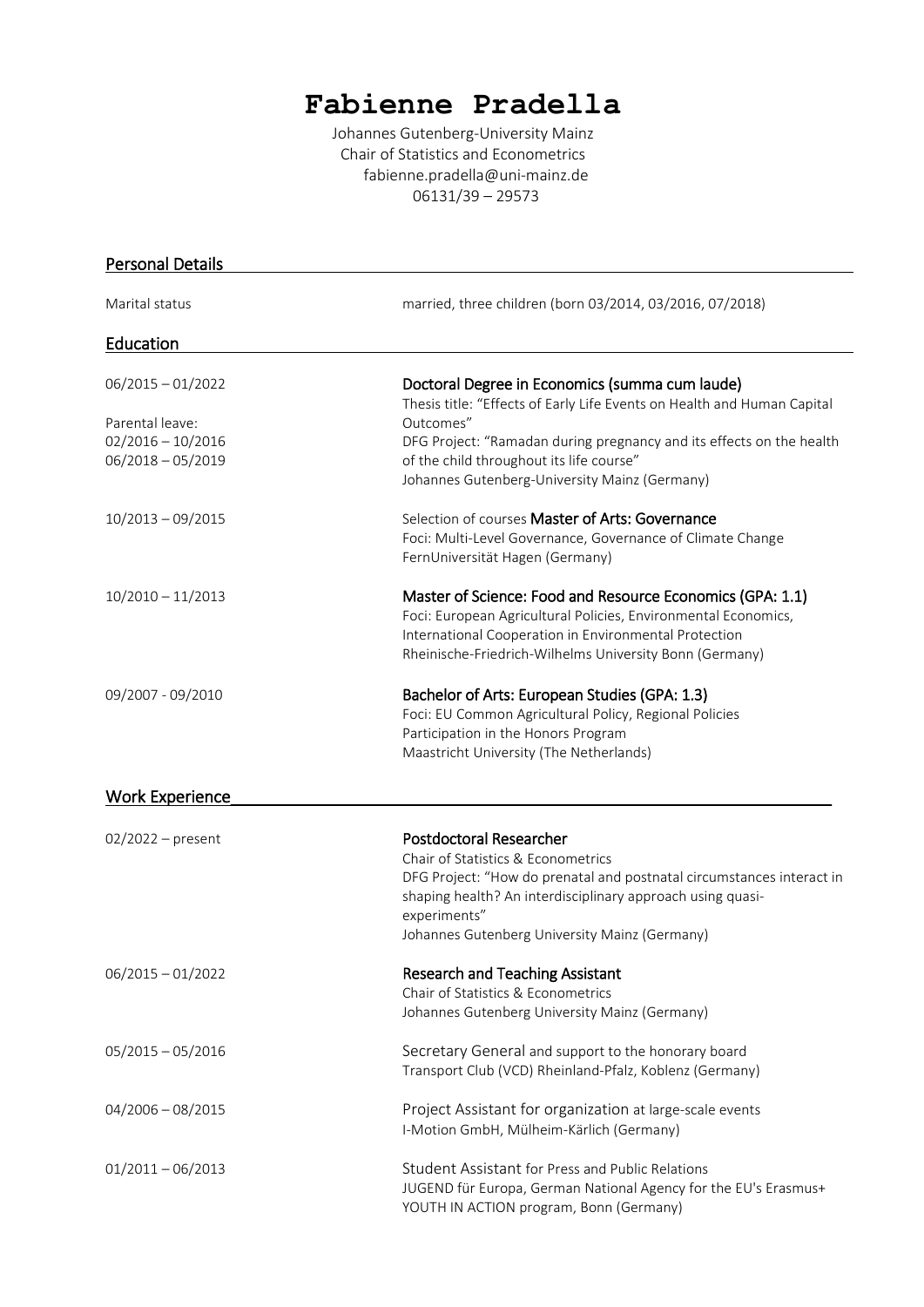| 08/2010 - 09/2010   | Intern at the German Embassy<br>Athens (Greece)                                    |
|---------------------|------------------------------------------------------------------------------------|
| $10/2009 - 12/2009$ | Intern at Friedrich-Ebert Foundation<br>Office Ukraine & Belarus in Kyiv (Ukraine) |

### Publications

Pradella, F. & R. J. van Ewijk (2018). As long as the breath lasts: In utero exposure to Ramadan and the occurrence of wheezing in adulthood. *American Journal of Epidemiology, 187(10),* 2100-2108.

Leimer, B.\*, Pradella, F.\*, Fruth, A., Queißer, A. and R. J. van Ewijk (2018). Ramadan Observance during Pregnancy in Germany: a Challenge for Prenatal Care. *Geburtshilfe und Frauenheilkunde, 78(7),* 684-689. (\* shared first-authorship)

#### Working Papers

Pradella, F.\*, Leimer, B.\*, Fruth, A., Queißer-Wahrendorf, A. & R. J. van Ewijk (2020). Ramadan during Pregnancy – Fasting, Nutrition, Sleep Patterns and Offspring Health at Birth. *Interdisciplinary Public Policy Discussion Paper Series, Gutenberg School of Management and Economics, Discussion paper number 2028.* (\* shared first-authorship)

| <b>Research Grants</b> |                                                                                                                                                                                                                                                                                                                                                       |
|------------------------|-------------------------------------------------------------------------------------------------------------------------------------------------------------------------------------------------------------------------------------------------------------------------------------------------------------------------------------------------------|
| 2021                   | German Science Foundation (DFG) (grant number 455841434), "How<br>do prenatal and postnatal circumstances interact in shaping health? An<br>interdisciplinary approach using quasi-experiments", with Prof. Dr. R. J.<br>van Ewijk and Prof. Dr. Dr. S. Gabrysch as principal investigators                                                           |
| 2021                   | German Science Foundation (DFG) (grant number 260639091),<br>"Ramadan during pregnancy: effects on health and fertility across the<br>generations", with Prof. Dr. R. J. van Ewijk as principal investigator<br>(renewal proposal to the project "Ramadan during pregnancy and its<br>effects on the health of the child throughout its life course") |
| Awards                 |                                                                                                                                                                                                                                                                                                                                                       |
| $2020 - 2022$          | Junior Member of the Gutenberg-Academy, forum for<br>interdisciplinary exchange & mentoring for PhD students<br>Johannes Gutenberg-University Mainz                                                                                                                                                                                                   |
| 09/2018                | Best Poster Award for "Prenatal exposure to Ramadan and birth<br>outcomes: results of the Mainz survey on Ramadan during pregnancy"<br>at the Annual Meeting of the German Society for Epidemiology (DGEpi)                                                                                                                                           |
| 09/2017                | Epidemiology Best Poster Award for "Effects of in-utero exposure to<br>Ramadan in Germany: A survey study among pregnant Muslim<br>women" at the Annual Meeting of the German Association for Medical<br>Informatics, Biometry and Epidemiology (GMDS)                                                                                                |
| $08/2012 - 11/2012$    | ASA Grant (Engagement Global GmbH) for a Project on Tropical Forest<br>Conservation<br>NGO GRAPHE, Guebakui (Togo)                                                                                                                                                                                                                                    |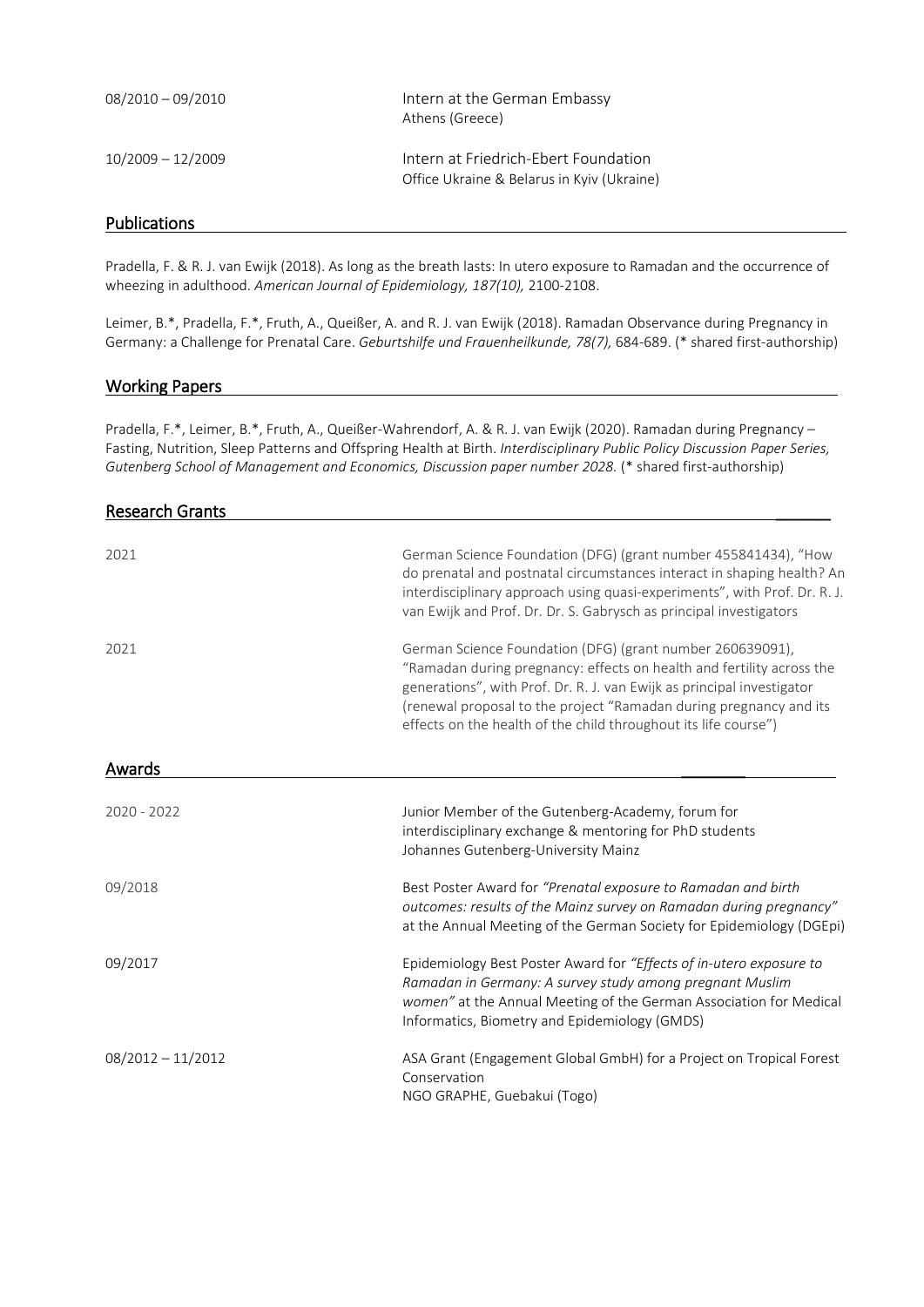# **Refereeing**

American Journal of Epidemiology

Health & Social Care in the Community

| <b>Conferences and Workshops attended</b> |                                                                                                                                         |  |
|-------------------------------------------|-----------------------------------------------------------------------------------------------------------------------------------------|--|
| 09/2021                                   | 16 <sup>th</sup> Annual Meeting German Society for Epidemiology (DGEpi), online                                                         |  |
| 08/2021                                   | Summer school "The Development of Cognitive and Non-Cognitive<br>Skills in Childhood and Adolescence", online                           |  |
| 06/2021                                   | 33nd Residential Summer Course of the European Educational<br>Programme in Epidemiology, virtual summer school                          |  |
| 02/2021                                   | 58. Scientific Congress of the German Society of Nutrition, virtual event                                                               |  |
| 12/2020                                   | inVIVO Planetary Health 2020, virtual event                                                                                             |  |
| 11/2019                                   | Invited Presentation at the Autumn Meeting of the German Diabetes<br>Federation (DDG), Leipzig (Germany)                                |  |
| 09/2019                                   | 14th Annual Meeting German Society for Epidemiology (DGEpi), Ulm<br>(Germany                                                            |  |
| 09/2019                                   | International Health Economics Workshop, Mainz (Germany)                                                                                |  |
| 12/2018                                   | 11 <sup>th</sup> European Public Health Conference, Ljubljana (Slovenia)                                                                |  |
| 09/2018                                   | 13 <sup>th</sup> Annual Meeting German Society for Epidemiology (DGEpi),<br>Bremen (Germany)                                            |  |
| 02/2018                                   | 4 <sup>th</sup> International Conference German Society of Midwifery Science,<br>Mainz (Germany)                                        |  |
| 01/2018                                   | Invited Presentation at Heidelberg Epidemiology Seminar Series,<br>Heidelberg Institute for Global Health, Heidelberg (Germany)         |  |
| 09/2017                                   | 62 <sup>th</sup> Annual Meeting German Association for Medical<br>Informatics, Biometry and Epidemiology (GMDS),<br>Oldenburg (Germany) |  |
| 09/2017                                   | Joint Annual Meeting of DGEpi, DGSMP and GMDS,<br>Lübeck (Germany)                                                                      |  |
| 04/2017                                   | "Workshop on Health Economics", Heidelberg (Germany)                                                                                    |  |
| 10/2016                                   | "The Power of Programming", Munich (Germany)                                                                                            |  |
| 11/2015                                   | DGEpi Autumn Workshop "Statistical Analysis of Event and<br>Longitudinal Data", Mainz (Germany)                                         |  |